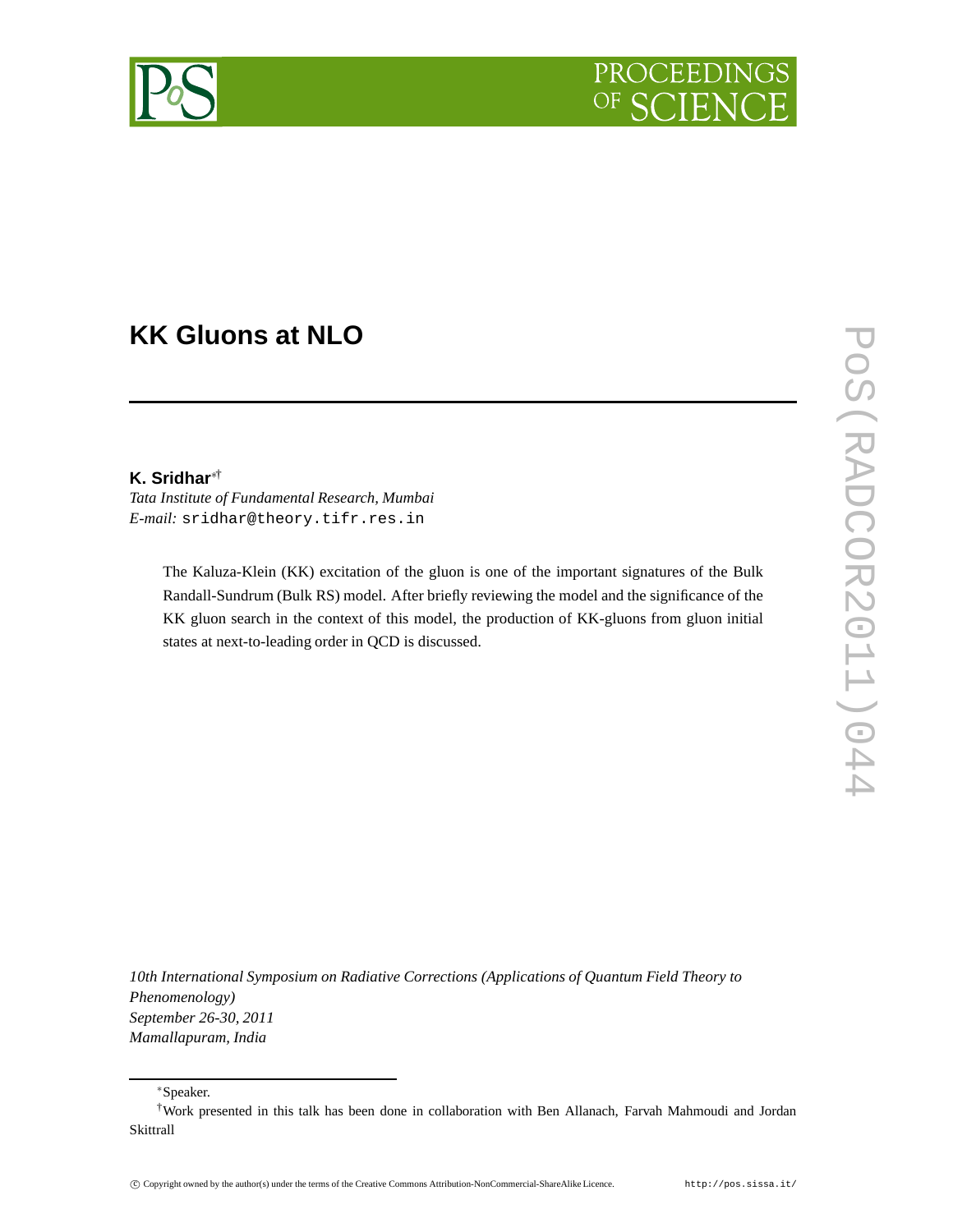## **1. Introduction**

The Randall-Sundrum (RS) model [1] is a 5-dimensional model which provides a new way of addressing the hierarchy problem. In its simplest version this model is five-dimensional model and the fifth dimensionstrong curvature, is compactified on a  $S^1/\mathbb{Z}_2$  orbifold. The radius of compactification  $R_c$  is small and of the order of the Planck length. At the orbifold fixed points  $\phi = 0$ ,  $\pi$ , are located two branes, the Planck brane and the TeV brane, respectively. The Standard Model fields are localised on the TeV brane while the gravitons exist in the full five-dimensional spacetime. The model uses a warped metric:

$$
ds^2 = e^{-kR_c\phi} \eta_{\mu\nu} dx^{\mu} dx^{\nu} + R_c^2 d\phi^2; \qquad (1.1)
$$

*k* is a mass scale related to the curvature;  $exp(-kR_c\phi)$  is the warp factor which rescales masses of fields localised on the TeV-brane. The electroweak hierarchy  $\frac{M_P}{M_{EW}} \sim 10^{15}$  can be generated by an exponent of order 30 and thus the model provides a solution to the hierarchy problem provided the radius  $R_c$  is stabilised against quantum fluctuations. This is achieved by a stabilising potential generated by introducing a bulk scalar field [2]. Kaluza-Klein (KK) excitations of the graviton constitute the signature for this model and several collider implications of these graviton resonances have been studied in the literature [3].

The AdS/CFT correspondence [4] relates the RS model (which is a gravity theory in AdS) to a dual theory – a strongly-coupled gauge theory in four dimensions [5]. In the dual description, the fields localised on the TeV brane are TeV-scale composites of the strongly interacting theory making the RS model dual to a composite extension of the SM. Such a composite theory is unviable and leads one inexorably to consider modifying the original RS model. The simplest possibility is to modify the model so that only the Higgs field is localised on the TeV brane while the rest of the SM fields are in the bulk [6, 7] so that the Higgs in such a model is composite while the other SM fields inherit a degree of compositeness via their interaction with the Higgs.

In constructing such variants of the RS model, one has to carefully avoid the constraints coming from flavour hierarchy, electroweak precision tests and flavour-changing neutral currents [8]. In particular, in order to avoid an unacceptably large contribution to the electroweak *T* parameter an enhanced symmetry in the bulk like  $SU(2)_L \times SU(2)_R \times U(1)_{(B-L)}$  may be required. Moreover, to acquire a large Yukawa coupling through a larger overlap with the Higgs wavefunction, the profiles of the heavier fermions, like the top, need to be peaked closer to the TeV-brane. But this cannot be done naively: the left-handed doublet,  $(t,b)_L$ , cannot be close to the TeV brane because that induces non-universal couplings of the  $b<sub>L</sub>$  to the *Z* strongly constrained by  $R<sub>b</sub>$ . The solution is to have the doublet as far away from the TeV brane as required by  $R_b$ , while the  $t_R$  is localised close to the TeV brane to account for the large Yukawa of the top. Even with this choice of profiles the bounds on the masses of the KK gauge bosons, coming from  $Z \rightarrow b\bar{b}$  are found to be in the region of 5 TeV. A custodial symmetry can be invoked to relax this constraint and it also allows other choices of profiles for the  $t_R$  and  $(t,b)_L$ . With this custodial symmetry and for appropriate choices of the profiles for the for the  $t_R$  and  $(t,b)_L$  it is found that gauge boson masses as low as 2-3 TeV can be consistent with the constraint from  $Z \rightarrow b\bar{b}$ . [8] A review of the literature on this subject can be found in reference [9].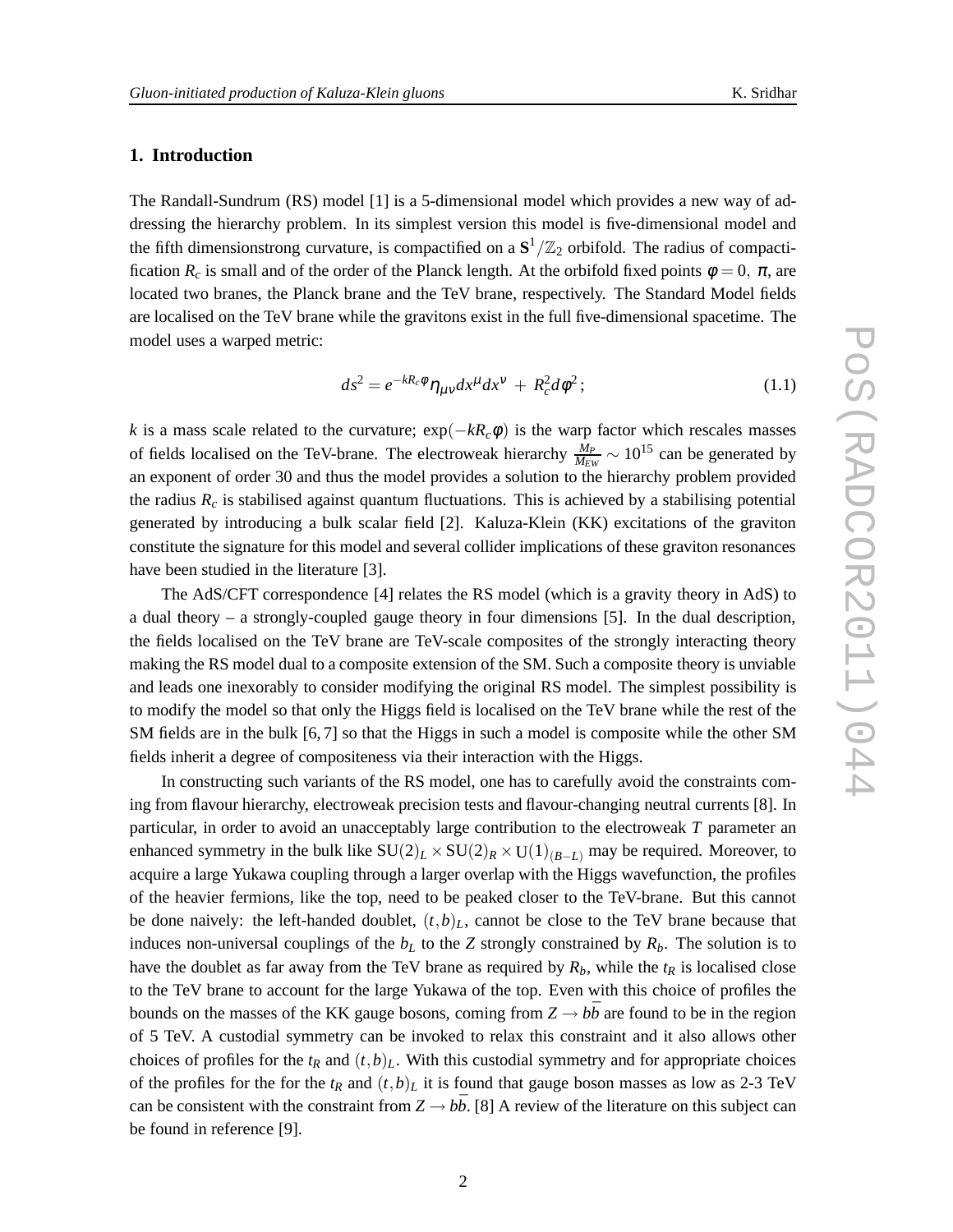The  $t_R$  localised close to the TeV brane has an enhanced coupling to the first KK excitation of the gluon in the bulk and as a result we expect that  $g_{KK} \to t\bar{t}$  (where  $g_{KK}$  represents the first KK excitation of the gluon) will be a significant decay mode from a discovery perspective. The decay also lends itself to identification via spin determination, since the enhanced coupling to *t<sup>R</sup>* over  $t_L$  means the top quarks from KK gluon decays will be polarised [10]. There will be additional challenges for identification of the  $t\bar{t}$  pairs because they will be highly boosted in the lab frame, but this channel remains a promising search channel.

From a hadron collider perspective, we are interested in the production process  $pp \rightarrow g_{KK}$ . The subprocess  $q\bar{q} \rightarrow g_{KK}$  has already been investigated in some detail for the LHC [10, 11], as well as for the Tevatron [12], but because in many models the light quarks have a relatively suppressed coupling to the  $g_{KK}$ , it is worth also considering the process  $gg \rightarrow g_{KK}$ , even though this process is one-loop at leading order. This has been studied in [13] and the details of this calculation is reported here  $<sup>1</sup>$ .</sup>

## **2. The NLO calculation**

The theoretical strategy that we adopt in computing the loop diagrams needed to study the process  $gg \rightarrow g_{KK}$  closely follows what is detailed in Refs. [16, 17]. We work with the reduced amplitude  $F_{\mu\nu\rho}(p,q)$  related to the the matrix element  $\mathcal{M}(p,q)$  via:

$$
\mathcal{M}(p,q) = \varepsilon_{g_{KK}}^{\rho^*}(r)\varepsilon^{\mu}(p)\varepsilon^{\nu}(q)F_{\mu\nu\rho}(p,q). \tag{2.1}
$$

where  $\varepsilon^{\mu}(p)$  and  $\varepsilon^{\nu}(q)$  are the polarisations of the incoming gluons and  $\varepsilon_{g_{KK}}^{\rho}(r)$  is that of the outgoing KK-gluon. We may simplify the calculation by deriving a general form that must be taken by the reduced amplitude using QCD current conservation which implies the following:

$$
p^{\mu}F_{\mu\nu\rho} = 0, \qquad (2.2)
$$

$$
q^V F_{\mu\nu\rho} = 0. \tag{2.3}
$$

Expanding about  $p = 0$  and  $q = 0$ , and after some calculation using the above relations it can be shown that

$$
F_{\mu\nu\rho} = A \left( \eta_{\mu\nu} p \cdot q - q_{\mu} p_{\nu} \right) p_{\rho} + B \varepsilon_{\mu\nu\gamma\delta} p^{\gamma} q^{\delta} p_{\rho} +
$$
  
+ 
$$
C \left( \varepsilon_{\mu\nu\rho\gamma} p^{\gamma} p \cdot q - \varepsilon_{\mu\rho\gamma\delta} p^{\gamma} q^{\delta} p_{\nu} \right) + D \left( \varepsilon_{\mu\nu\rho\gamma} q^{\gamma} p \cdot q - \varepsilon_{\nu\rho\gamma\delta} p^{\gamma} q^{\delta} q_{\mu} \right), \quad (2.4)
$$

where *A*, *B*,*C* and *D* are constants. The problem of calculating the amplitude reduces to the problem of calculating *A*, *B*, *C* and *D*.

<sup>&</sup>lt;sup>1</sup>Other, tree-level, processes, involving *gg* fusion to  $g_{KK}$  in association with additional top quark production, have also been considered previously [14, 15].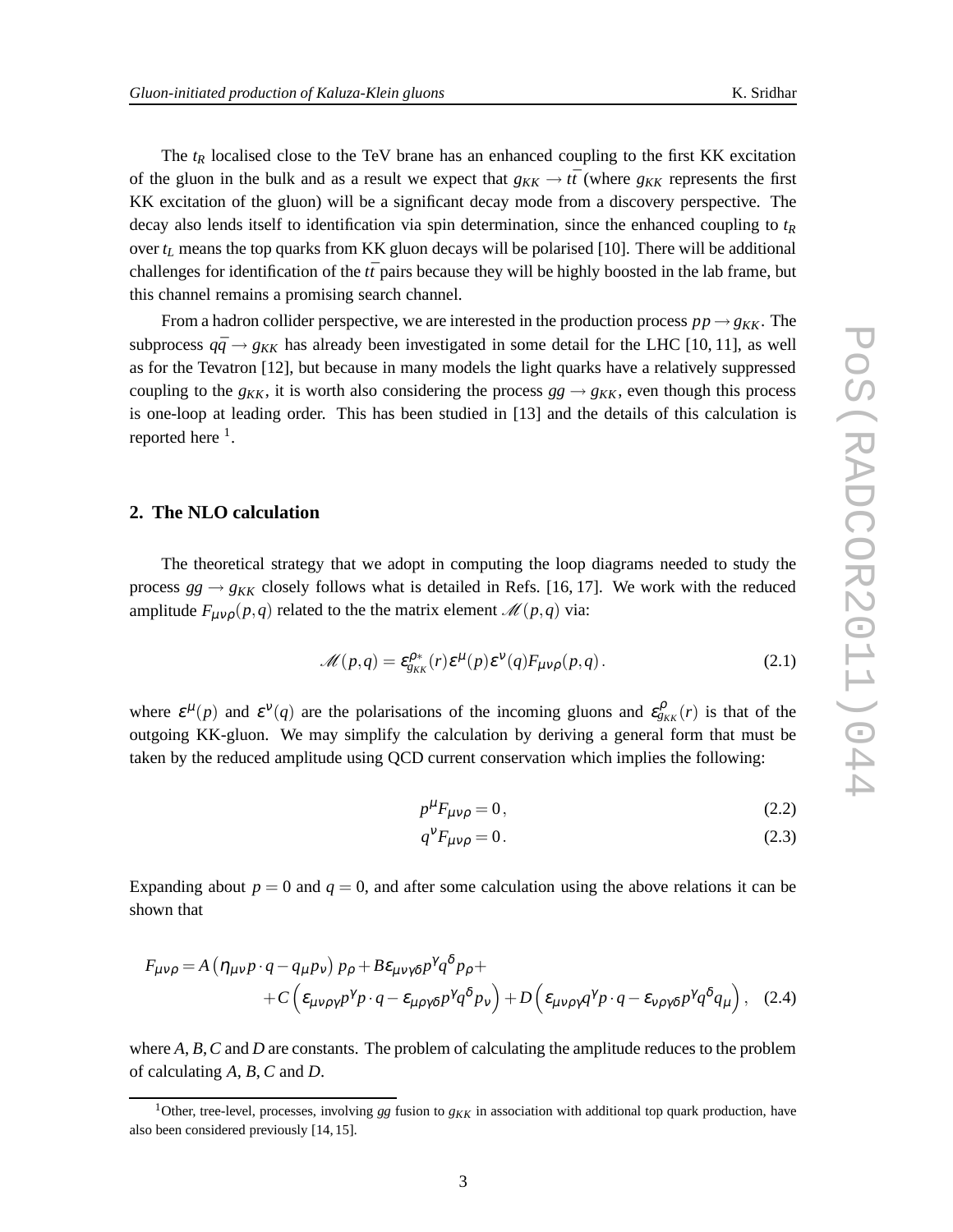PoS(RADCOR2011)044

 $\overline{\phantom{a}}$ 

POS (RADCOR2011)04



Figure 1: Feynman diagrams for the process that involve a quark in the loop.

Figure 1 contains diagrams for the process that have a quark in the loop. We may write the contributions to the amplitude from the individual diagrams as

$$
F_{\mu\nu\rho}^{(q;a)} = -\frac{1}{2}ig^2g^{(1q)}f^{adb}\delta^{de}\text{Tr}(t^c t^e) \left[\eta_{\mu\alpha}(p+r)_{\nu} + \eta_{\alpha\nu}(-r-q)_{\mu} + \eta_{\mu\nu}(q-p)_{\alpha}\right] \times
$$
  
 
$$
\times \eta^{\alpha\beta} \frac{1}{r^2} \int \frac{d^4l}{(2\pi)^4} \frac{\text{Tr}\left[\gamma_{\beta}(l-m_q)\gamma_{\rho}(1\pm\gamma^5)(l+r-m_q)\right]}{[l^2-m_q^2][(l+r)^2-m_q^2]},
$$
 (2.5)

$$
F_{\mu\nu\rho}^{(q:b)} = -\frac{1}{2} i g^2 g^{(1q)} \text{Tr}(t^b t^d) \delta^{de} f^{aec} \frac{\eta^{\alpha\beta}}{q^2 - M_{KK}^2} \left[ \eta_{\mu\beta} (p - q)_{\rho} + \eta_{\beta\rho} (q + r)_{\mu} + \eta_{\rho\mu} (-r - p)_{\beta} \right] \times \times \int \frac{d^4 l}{(2\pi)^4} \frac{\text{Tr} \left[ \gamma_\nu (l - m_q) \gamma_\alpha (1 \pm \gamma^5) (l + q - m_q) \right]}{[l^2 - m_q^2] [(l + q)^2 - m_q^2]},
$$
\n(2.6)

$$
F_{\mu\nu\rho}^{(q;d)} = -\frac{1}{2}g^2g^{(1q)}\text{Tr}(t^a t^c t^b) \times
$$
  
 
$$
\times \int \frac{d^4l}{(2\pi)^4} \frac{\text{Tr}\left[\gamma_\mu (l - p - m_q)\gamma_\rho (1 \pm \gamma^5)(l + q - m_q)\gamma_\nu (l - m_q)\right]}{[(l - p)^2 - m_q^2][(l + q)^2 - m_q^2][l^2 - m_q^2]},
$$
 (2.7)

denoting the contribution from quark loop diagram *a* by  $F_{\mu\nu\rho}^{(q;a)}$ , etc. and where  $F_{\mu\nu\rho}^{(q;c)}$  is obtained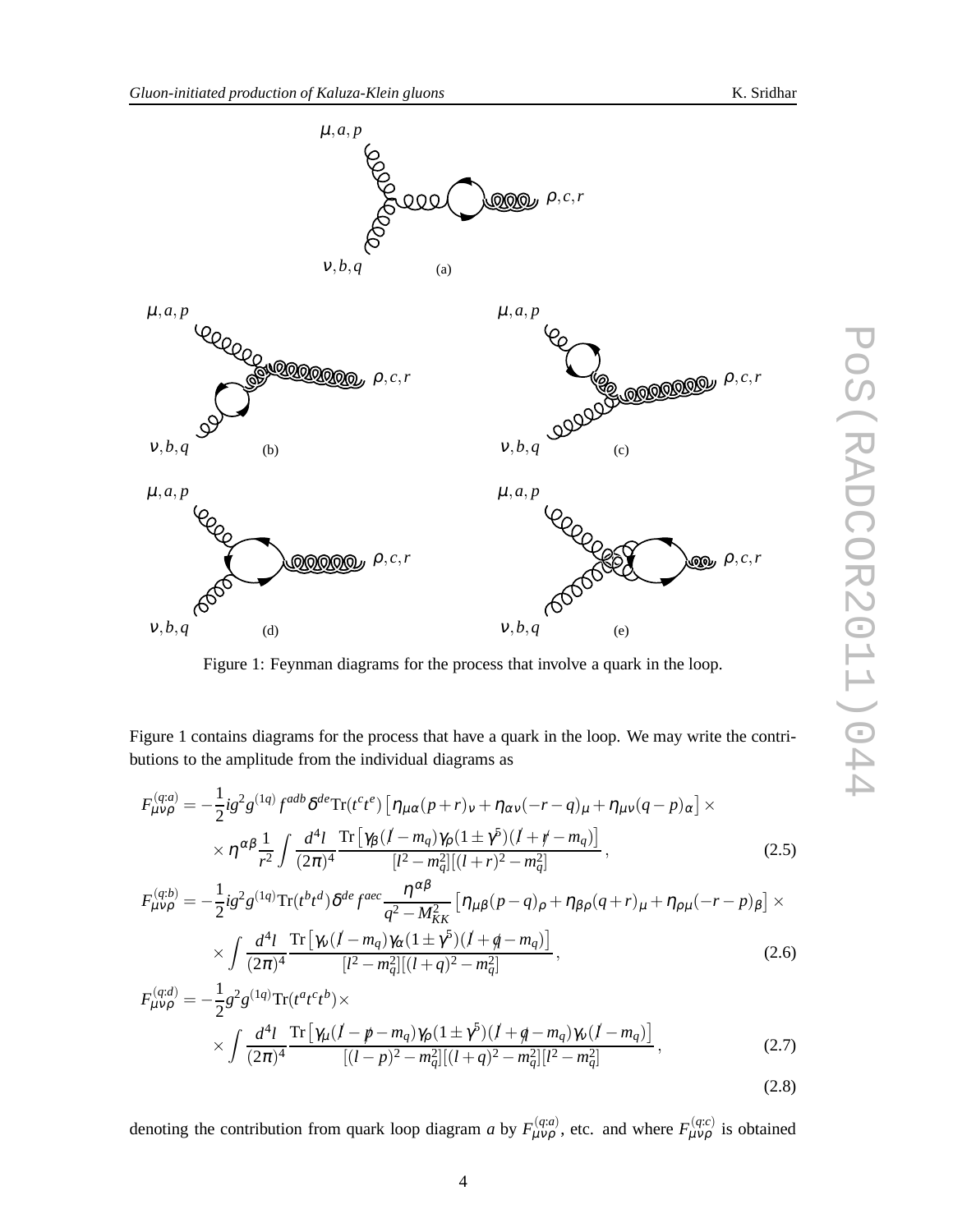from  $F_{\mu\nu\rho}^{(q:b)}$  by  $p \leftrightarrow q$  as is  $F_{\mu\nu\rho}^{(q:e)}$  from  $F_{\mu\nu\rho}^{(q:d)}$ .

There are no diagrams with a gluon in the loop, since there is no vertex containing gluons and a single KK gluon. However, there are diagrams with KK gluons (and KK ghosts) in the loop which have all been calculated in Ref. [13] but which we do not present here in the interests of brevity. However, we go through the quark loops discussion in some detail.

We observe that there are four counterterm diagrams and that the Lorentz structure of the counterterms is derived from consideration of the underlying Lagrangian term. In particular, each term in the three-point counterterm vertex has one momentum factor carrying a Lorentz index (the other two being carried by a metric factor), and the two-point counterterm vertex has the sum of a term where the metric carries both external Lorentz indices and a term where there are two momentum terms each carrying an external Lorentz index. We note that this latter term always contains a momentum factor that contracts with an external polarisation vector to give zero. It is therefore the case that none of the counterterm diagrams contains a term where there is more than one momentum factor carrying an external Lorentz index. (There is also no term with a Levi-Civita tensor carrying an external Lorentz index.)

We can simplify our calculation significantly by using the general form derived in equation (2.4) to justify disregarding many diagrams and we illustrate how this is done to handle the quark-loop diagrams.

Firstly, we note that the only diagrams capable of producing a Levi-Civita tensor are those containing a trace of a  $\gamma^5$ , i.e. the diagrams with quark loops. Of the diagrams with quark loops, we note that the loop integrals for diagrams (a), (b) and (c) only contain the loop momentum and one other momentum, and have as a maximum two factors of the momentum on the numerator (both of which contract with a trace of gamma matrices). This means that, even taking reparametrisation of the integrand into account, the only possible terms in the numerator contain either

- Two identical momenta contracted with a Levi-Civita tensor, which gives zero since the Levi-Civita tensor is antisymmetric, or
- One loop momentum and one other momentum contracted with a Levi-Civita tensor, which gives zero since such a term is odd in the loop momentum and the loop momentum integral is over all of space-time, or
- No loop momenta, but such a term does not yield a Levi-Civita tensor, since the trace involving a  $\gamma^5$  term contains only two other gamma matrices, and this is zero.

So the only contributions to amplitude coefficients *B*, *C* and *D* come from  $F_{\mu\nu\rho}^{(q:d)}$  and  $F_{\mu\nu\rho}^{(q:e)}$ .

Secondly, we note that in evaluating the contribution to amplitude coefficient *A*, we may sum the coefficients of either the term  $\eta_{\mu\nu} p \cdot q p_{\rho}$  or the term  $-q_{\mu} p_{\nu} p_{\rho}$ . We choose the latter term.

We have already noted that no counterterm diagram contains more than one loop momentum carrying an external Lorentz index, so no counterterm diagram provides a contribution we need to evaluate.

In the quark loop sector, it initially appears that we can obtain a contribution we need to evaluate from each diagram, it being possible to obtain terms with three external momenta carrying external Lorentz indices in each case. However, we note that considering the loop momentum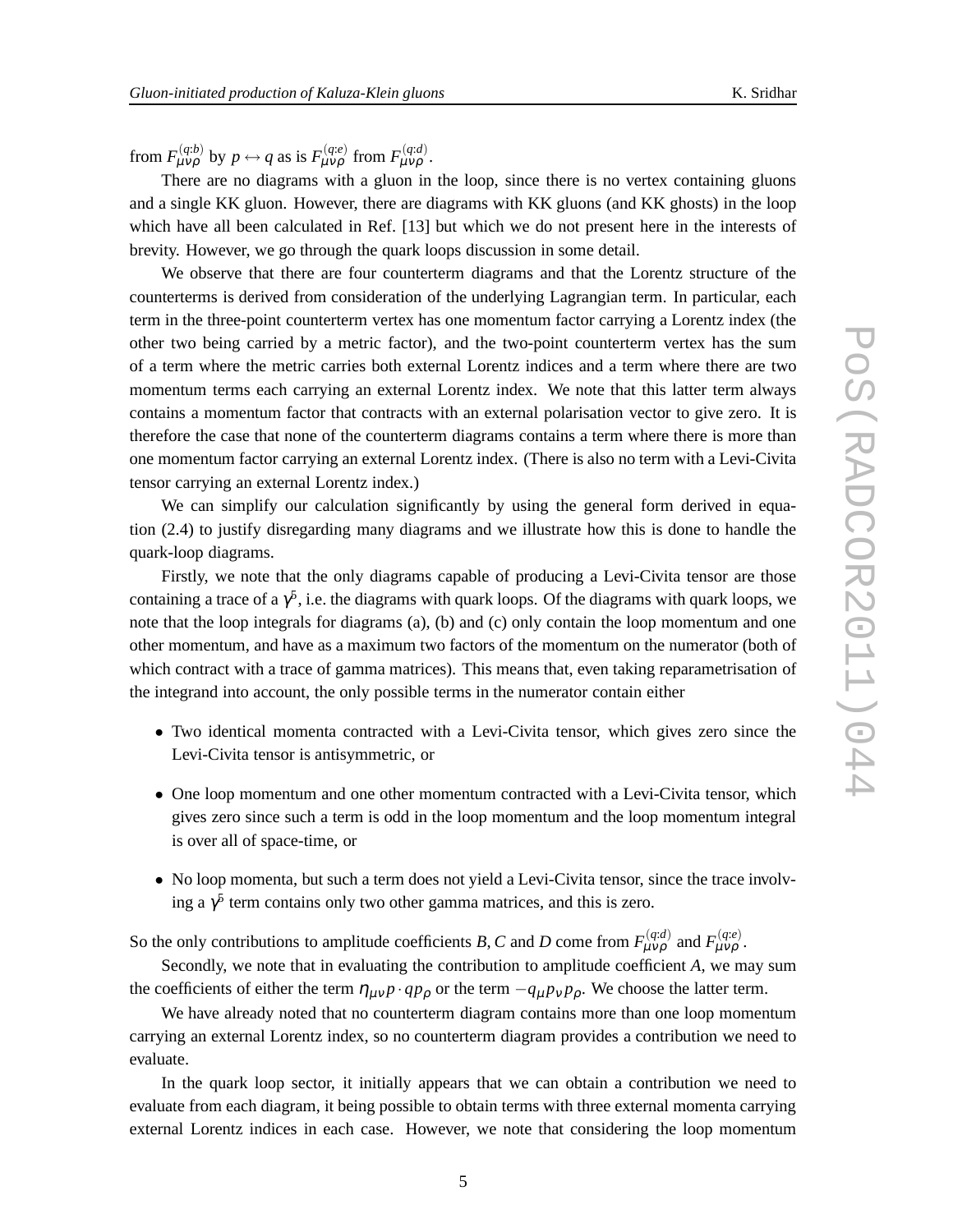integral, in the case of diagram (a) such a term would have to contain a factor of  $r<sub>0</sub>$ , which contracts with the external polarisation vector to give zero, and similarly such a term in diagram (b) would have to contain a factor of  $q_v$  and such a term in diagram (c) would have to contain a factor of  $p_\mu$ , both of which contract with external polarisation vectors to give zero. So the only contributions to amplitude coefficient *A* from the quark loop sector that we need to evaluate come from  $F_{\mu\nu\rho}^{(q:d)}$  and  $F$ <sup>(q:e)</sup>.

Having identified the diagrams, one can proceed with summing the diagrams and using standard trace manipulations, Feynman parametrisation of the integrals, integral redefinitions etc. one obtains the result that each quark loop contributes a total of  $-\frac{2g^2g^{(1q)}f^{abc}}{(4\pi)^2}$  $\frac{g^{(1,1)}f^{(2,0)}}{(4\pi)^2}I(m_q,M_{KK})$  to the coefficient *A* in equation (2.4), a total of  $\mp \frac{g^2 g^{(1q)} d^{abc}}{(4\pi)^2}$  $\frac{g(x,y)q^{\alpha(x)}}{(4\pi)^2}K(m_q,M_{KK})$  to the coefficient *C* and a total of  $\pm \frac{g^2 g^{(1q)} d^{abc}}{(4\pi)^2}$  $\frac{g^{(1,4)}d^{(2,4)}}{(4\pi)^2}K(m_q,M_{KK})$  to the coefficient *D*, where the sign of the contribution varies as the quark is right- or left-handed. where

$$
I(m_q, M_{KK}) = \int_0^1 dx \int_0^{1-x} dy \frac{xy(1-x-y)}{m_q^2 - xyM_{KK}^2}
$$
 (2.9)

and

$$
K(m_q, M_{KK}) = \int_0^1 dx \int_0^{1-x} dy \frac{xy}{m_q^2 - xyM_{KK}^2}.
$$
 (2.10)

When the contributions from the KK gluon and KK ghost loop diagrams are added to that of the quark-loop diagrams, we get

$$
F_{\mu\nu\rho} = A \left( \eta_{\mu\nu} p \cdot q - q_{\mu} p_{\nu} \right) p_{\rho} +
$$
  
+ 
$$
C \left( \varepsilon_{\mu\nu\rho\gamma\rho} p^{\gamma} p \cdot q - \varepsilon_{\mu\nu\rho\gamma q} q^{\gamma} p \cdot q - \varepsilon_{\mu\rho\gamma\delta} p^{\gamma} q^{\delta} p_{\nu} + \varepsilon_{\nu\rho\gamma\delta} p^{\gamma} q^{\delta} q_{\mu} \right), \quad (2.11)
$$

where

$$
A = \frac{17}{8} \frac{g^2 g^{(111)}}{(4\pi)^2} (f^{abc} - id^{abc}) I(M_{KK}, M_{KK}) - \sum_{q_L, q_R} \frac{2g^2 g^{(1q)} f^{abc}}{(4\pi)^2} I(m_q, M_{KK}), \tag{2.12}
$$

$$
C = \sum_{q_R} \frac{g^2 g^{(1q)} d^{abc}}{(4\pi)^2} K(m_q, M_{KK}) - \sum_{q_L} \frac{g^2 g^{(1q)} d^{abc}}{(4\pi)^2} K(m_q, M_{KK}), \qquad (2.13)
$$

At this stage, we note that the amplitude as calculated so far contains an anomaly in the current associated with the outgoing KK gluon (that is, the on-shell Ward identity  $r^{\rho}F_{\mu\nu\rho} = 0$  is not satisfied). This is because we have taken the gauge  $A_4 = 0$ , which we do not have the freedom to do in a five-dimensional non-Abelian theory with chiral delocalised quarks if we desire anomaly cancellation [18]. We must therefore now apply a gauge transformation that leaves the four-dimensional theory anomaly-free. We note that from the perspective of our current calculation, this is a technical requirement that does not affect the final result of the on-shell calculation. However, it does have the potential to affect the result for  $F_{\mu\nu\rho}$ . In Ref. [13] we have calculated the anomaly conntribution and find that the change of gauge required for anomaly cancellation does not alter any of the diagrams already considered, and produces only one more diagram (containing a scalar line). This additional diagram does not alter the square of the on-shell matrix element.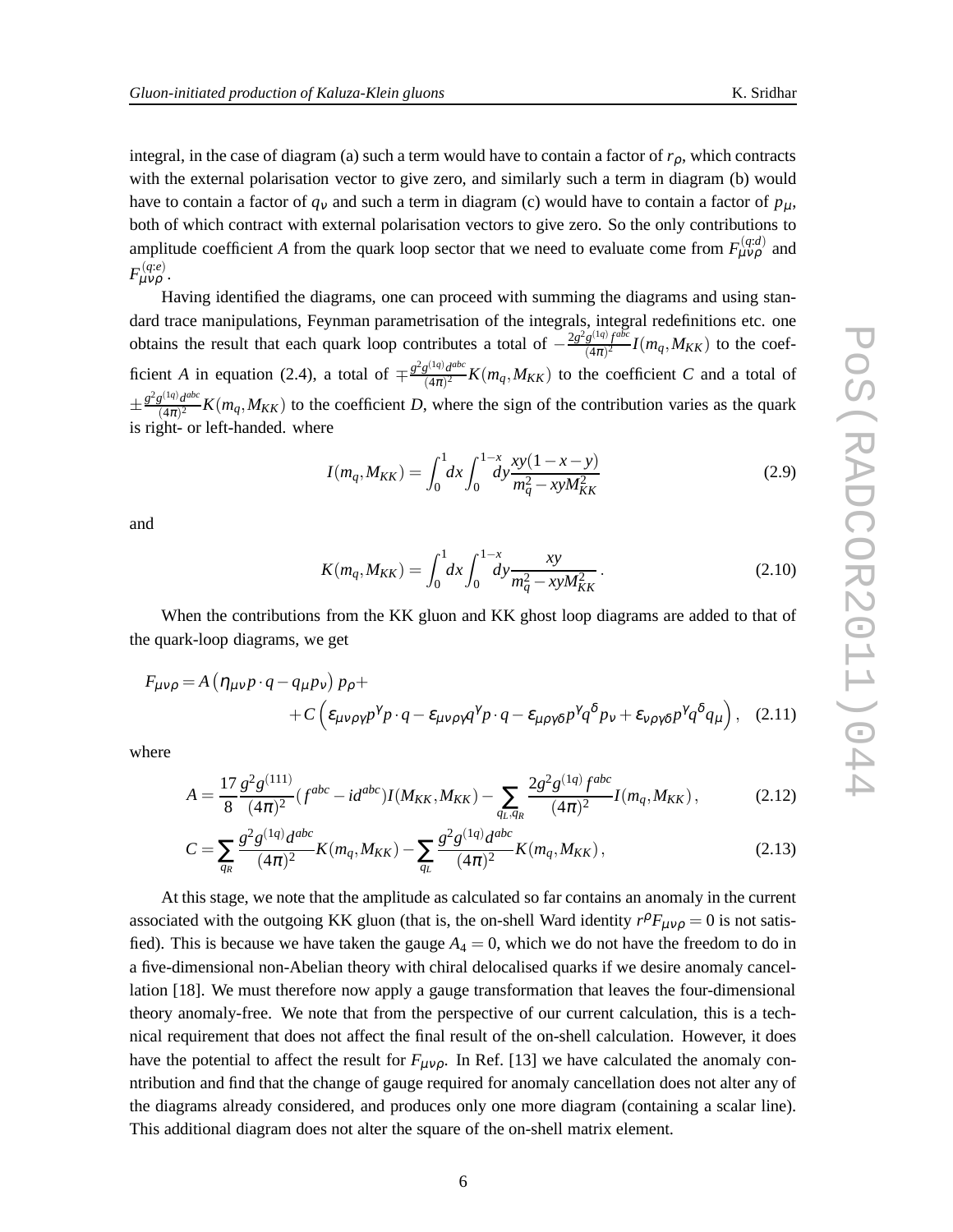

Figure 2: The ratio of the gluon-initiated NLO and the  $q\bar{q}$ -initiated LO cross-sections for the production of a KK gluon at the LHC with 14TeV centre of mass energy.

#### **3. The production cross-section**

The squared matrix element works out to be

$$
|\mathcal{M}|^2 = \frac{M_{KK}^6 g^4}{(4\pi)^4} \left| \frac{4046}{16384} g^{(111)^2} \left[ I(M_{KK}, M_{KK}) \right]^2 - \frac{51}{256} g^{(111)} \sum_{q_L, q_R} g^{(1q)} \left[ I(M_{KK}, M_{KK}) I(m_q, M_{KK}) \right] + \frac{3}{64} \left[ \sum_{q_L, q_R} g^{(1q)} I(m_q, M_{KK}) \right]^2 \right],
$$
\n(3.1)

where the expressions resulting from the real and imaginary parts of the matrix element have been combined to obtain this last expression.

Writing  $|\mathcal{M}|^2 = (M_{KK}^6 g^4/(4\pi)^4)|\mathcal{M}|^2$ , we can write an expression for the cross-section as

$$
\sigma = \frac{M_{KK}^2 \alpha_s^2}{8\pi} \int dy x_1 g_a(x_1, M_{KK}^2) x_2 g_b(x_2, M_{KK}^2) |\tilde{\mathcal{M}}|^2,
$$
 (3.2)

where  $x_{1,2} = \sqrt{\tau}e^{\pm y}$ , with  $\sqrt{\tau} = M_{KK}/\sqrt{s}$ , *y* being the rapidity of the KK gluon and  $\sqrt{s}$  being the total centre of mass energy of the *pp* system.

We have used this expression to calculate the cross-section for the KK gluon from the *gg*initial state and compared it with the leading order  $q\bar{q}$  result (using the LO cross-section presented in Ref. [12]) at the Large Hadron Collider (LHC), assuming a centre-of-mass energy of 14 TeV. The ratio is plotted for some typical values of the KK gluon mass in Fig. 2. The cross-section from the *gg* NLO subprocesses turns out to be less than a thousandth of the LO cross section. This is, in turn, due to appearance of the large KK gluon mass squared in the denominators of the integral *I*.

In principle, to complete the full calculation of the KK gluon cross-section at NLO one needs to calculate the  $q\bar{q}$ -initiated diagrams at NLO. But given that the *gg*-initiated contribution is tiny, it